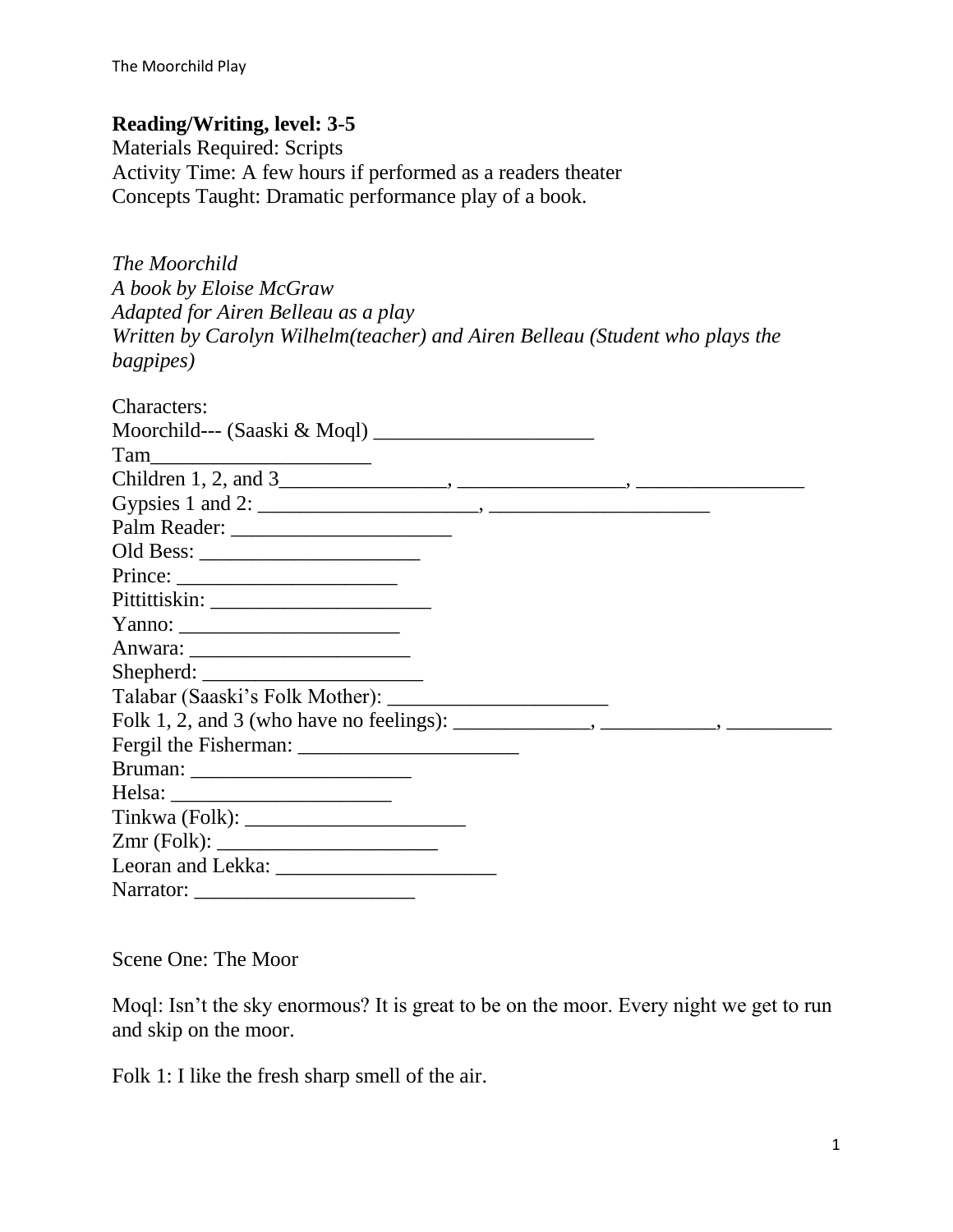Folk 2: I like to smell the heather and rain.

Folk 3: I just like to be outside.

Folk 1: Remember to stay on the Folk paths tonight while we do our work. Tonight we are getting reeds for bundling into torches.

Folk 2: I like it better when we have to collect thistle-silk for the spinners back in the Mound.

Folk 1: I like collecting tufts of wool left here and there by the human's browsing sheep.

Tam: I'd like to introduce myself, I'm Tam. Later you'll learn who I am in the story of the Moorchild. These are the Folk children. They are at school now, going through the Schooling House in the Mound and passing through the portal to the human world and the moor. Their jobs include finding old twists of cobweb for the Mound's weavers and cord makers. They will learn to find wild fruits and herbs and mushrooms for the cooks. They live in the Mound, with the fairy FOLK.

Folk 1: It is just before dawn. We need to find the portal behind the bolder and return to the Schooling House.

Folk 2: After we rest and eat at the Schooling House, we can venture out into the Gathering, the Mound's central common.

Folk 3: I can't wait to get to the Gathering and see what's happening.

Folk 2: What human would believe we live in a hollow rock?

Folk 3: And a crystalline rock at that, with coldfire torches embedded in the rock walls?

Folk 1: A lovely glowing rock?

Folk 2: I like the nights we have no work at all and can play the bagpipes. Let's find the portal now; maybe tomorrow we can play the bagpipes.

Folk 3: Why can't we play the bagpipes every night? I like to play more than I like to work.

Tam: Suddenly one night, a human appeared. The Folk younglings knew what to do; disappear by winking or shape shift to be something else.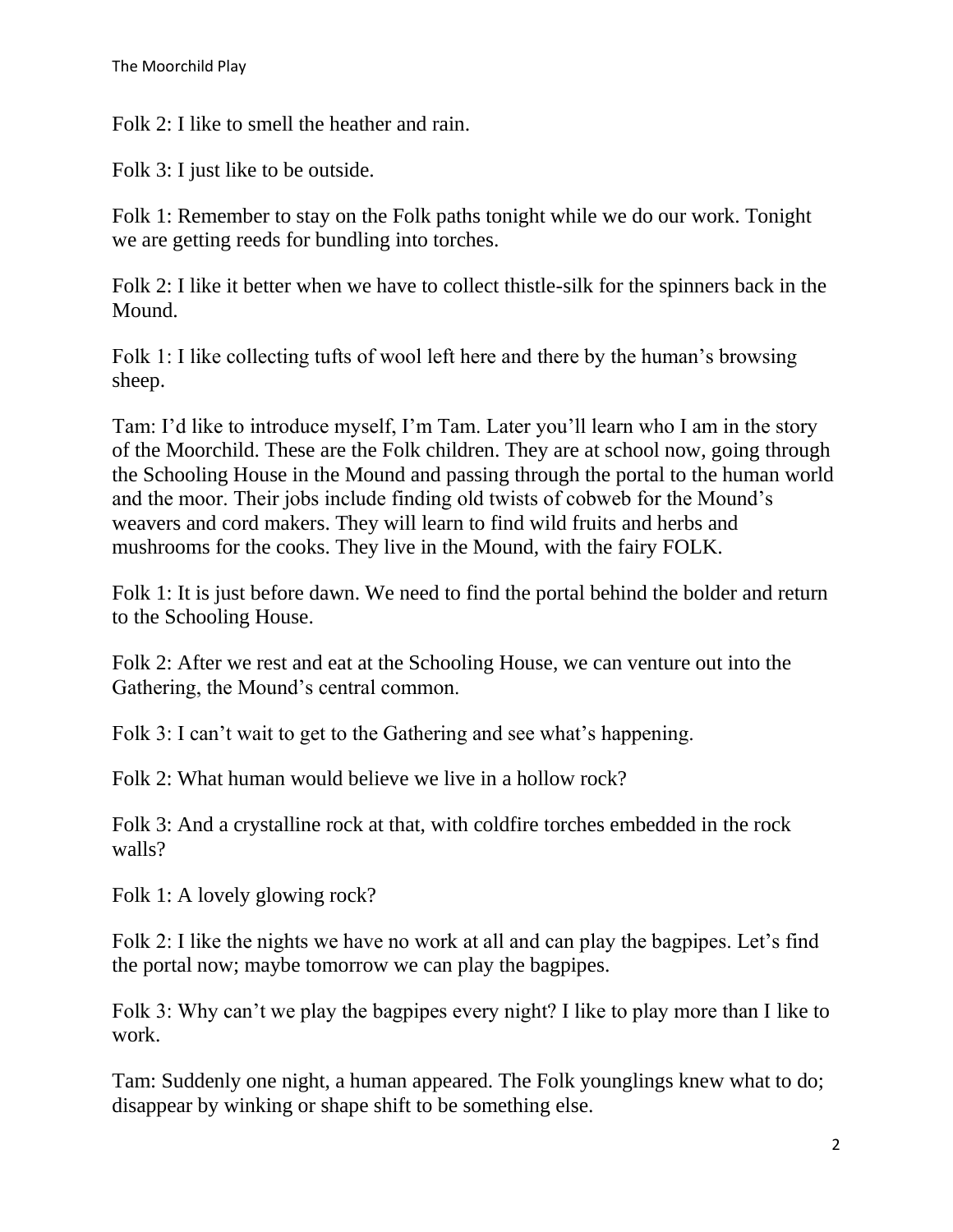Pittittiskin: I have instructed the younglings to do a shape change or a color change, or go dimlike. I told them to run up a tree, or just wink out—that's the best.

Tam: But, Moql was caught by her hooded jacket one day, when the younglings were finally let out in the sunshine. She realized her tricks had not worked.

Shepherd: A pixie, all right enough. What are you, little one? Can't or won't. There's tales of your kind. So I went and caught one. Let's make a bargain. They say your kind has stores of gold hid all around these hills. Is it so, then?

Moql: It is.

Shepherd: Eh?

Moql: IT IS. Shepherd: Right then! Just show me where, you see, and I'll let you go, I will.

Moqul: I'm afeard of your dog.

Shepherd: Al, never you mind about Trusty, he'll do as he's big and naught else. Here, off with you boy, round up your stragglers! Now, no tricks, where's the treasure hid?

Moql: Let me loose and I'll take you there.

Shepherd: Think I'm a noddikins?

Moql: Well, gold's down in the woods yonder, a snake length near the foxhole.

Shepherd: Well then, you show me. You dig, pixie!

Tam: Gladly she burrowed into the soft mold of earth and last year's leaves, and in a moment twisted toward him, offering a little handful of golden coins with the dirt still clinging to them.

Shepherd: They're real! I never believed it.

Moql: Plenty more 'ere.

Shepherd: Move aside and let me there, I can dig faster nor you.

Tam: In one leap Moql ran away. She could hear the outraged bellow from the foot of the tree.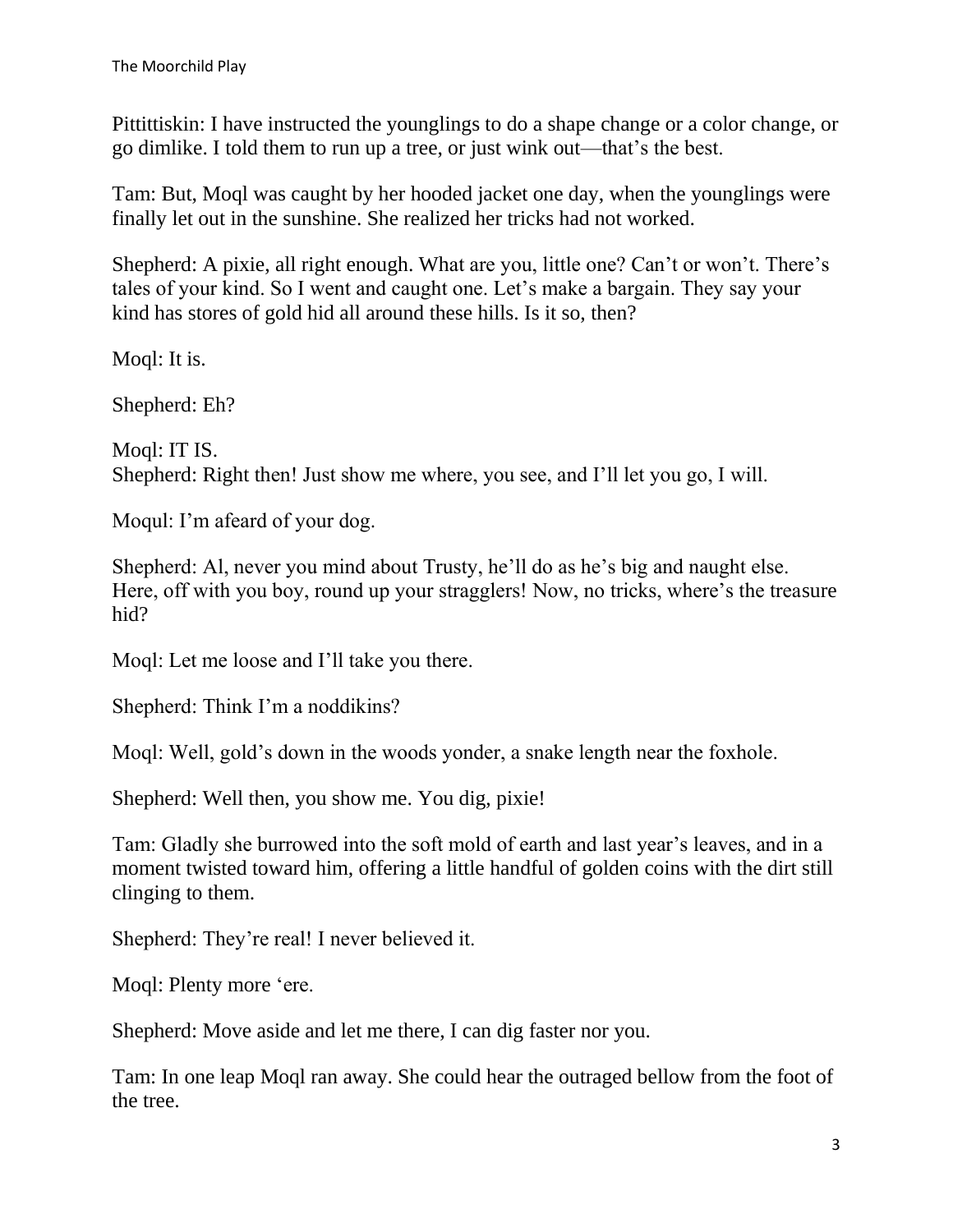Shepherd: PIXIE! Where'd you get to? Ahhh, the hoaxing creetur! I mighta known! (Sound really mad, the gold has turned to moss.)

Tam: Back near the Mound, she was in trouble with Pittittiskin who had seen the whole thing.

Pittittiskin: Clumsy youngling!

Moql: But I did it right!

Pittittiskin: The gold trick, aye, but everything else, all wrong. Slow. Bad. Risky. You never winked out at all. Back to the mound. Moql: Back to the mound at midday? But we are barely beginners.

Pittittiskin: Nay, just you. The others are beginners. You're a blunder head.

Moql: Let me try again. I'll do better.

Pittittiskin: We'll have to see the Prince. I suspicion you're a menace to the Band.

Tam: They found the Prince on his rock ledge a quarter ways up on the wall of the Gathering, where he liked to lounge on one elbow among his leafy cushions, head propped on one long fingered hand. He was old, the Prince, and seldom went out anymore except on May Day, Harvest Dancing, or Midsummer's Eve.

Prince: So, Pittittiskin? A bit of trouble, have we?

Pittittiskin: Aye, a bit of trouble, about his size. (pointing at Airen)

Prince: Big trouble can come in little parcels. What's your name, m'dear?

Moql: Moql'nkkn.

Pittittiskin: She can't hide.

Moql: Yes, I can, it was just, I just ----

Pittittiskin: Sssst.

Prince: You can't wink out?

Moql: Aye, I can! Leastways, I thought I ---------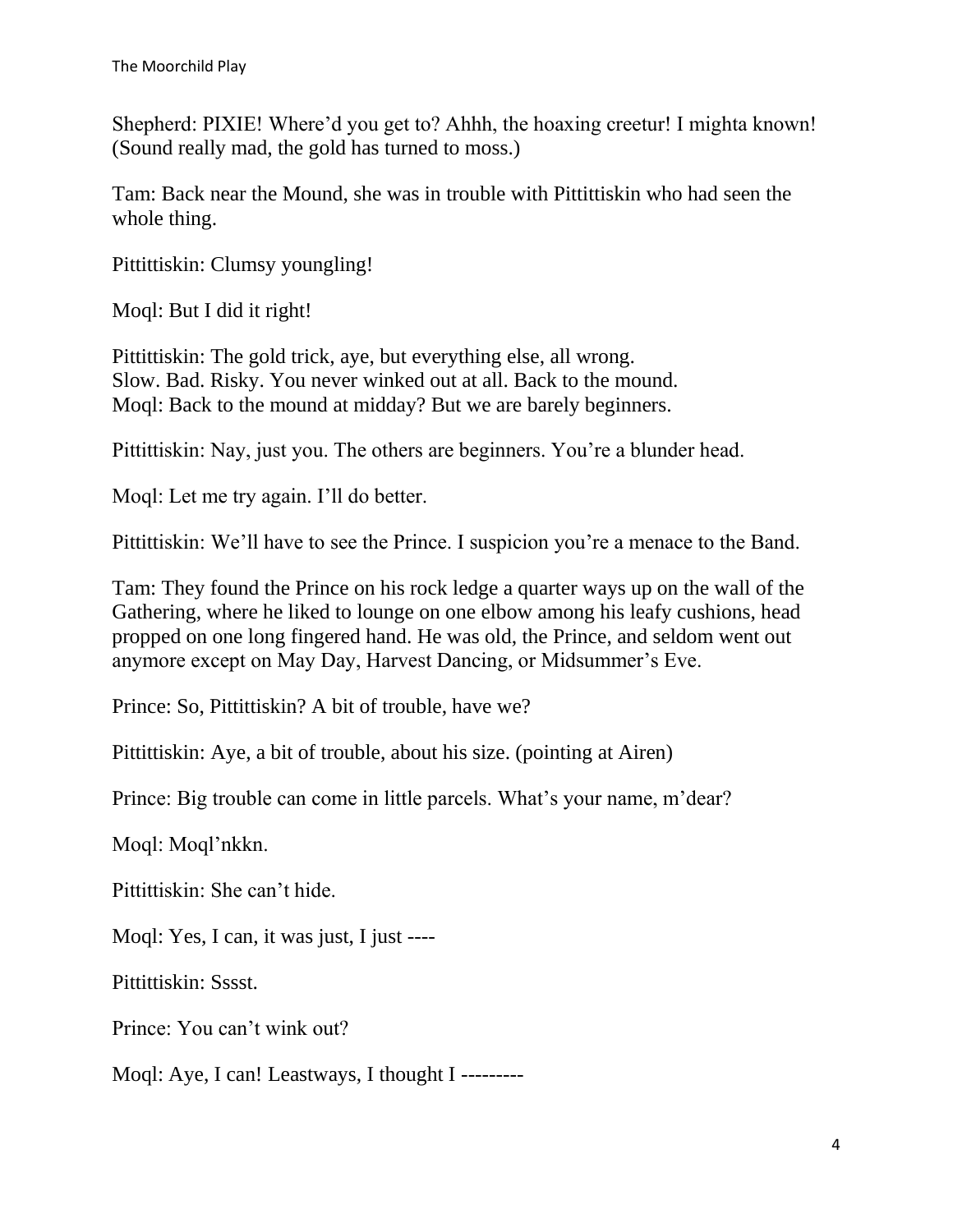Prince: You can do it or you can't. Let's see you try.

Moql: Right now?

Prince: Right now.

(Moql—gasp a big breath and hold it, squeeze your eyes shut.)

Pittittiskin: See that? And you can tell that's she is trying.

Pittittiskin: What do you think?

Prince: Try a shape change, little one.

(Moql, try to move like you are trying to get into a new shape. Nothing happens.)

Prince: Get her mother, Talabar.

(Pittittiskin—walk towards Talabar and bring her over to the Prince.)

Prince: Now, Talabar, was there anything unusual about Moql when she was born?

Talabar: It was a long time ago. Oh, you sweet little duckling. What a dear baby your were. Sweet as honeycomb. That's all you wanted, Prince?

Prince: Yes, run along.

(Talabar leaves.)

Prince: Moql, you are half human and half Folk. You will never belong to either side. You are neither one thing, nor the other. Pity, but there it is.

Moql: I don't want to be changed! I want to stay here. I don't like humans! I won't be one. I don't know how! Please don't make me.

Pittittiskin: Stop makin' a bother.

Moql: But I'm scared! What'll it feel like? Why can't I?

Pittittiskin: Hssst! It's settled. Come along.

Prince: You'll be in your father's world. You'll be starting over. Luck to you.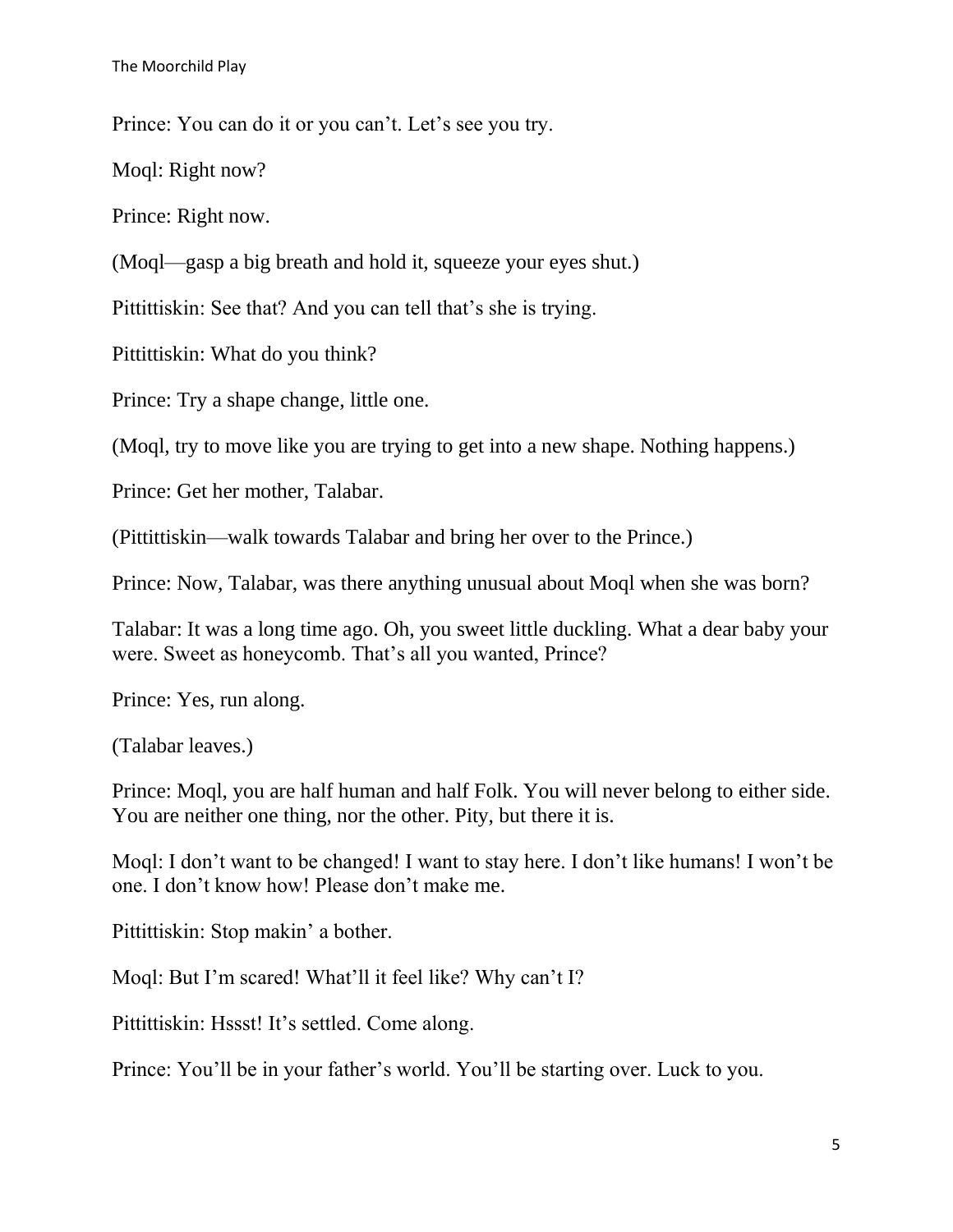Pittittiskin: You'll be forgetting all about us. Prince'll see to it.

Moql: You mean, as soon as I'm changed?

Tam: At the Schooling House, Zmr and others were there. They had all heard.

Moql: Help me.

Zmr: Can't.

Tam: She went to bed a Folk and woke up a baby human. She cried and screamed for many months. Her new parents didn't know what to do.

Anwara: She cries all the time.

Yanno: She doesn't seem to like me at all.

Tam: It wasn't him, but Yanno was a blacksmith and the iron on his belt caused pain to little Saaski, as Moql was now called. Years went by and Saaski grew from a little ill favored baby to an odd, outlandish-looking little girl. Old Bess knew the child was different. Everyone who walked by stared at Saaski like there was something wrong with her. One day Saaski was sent to pick up firewood with the Village Children.

(Village Children---walk past Saaski and stare and whisper; walk away.)

Child 1: It's the smith's girl. That one.

Child 2: The freaky-odd one?

Child 3: Will she hurt us?

Child 2: Are you a changeling?

Child 1: What is wrong with you?

Child 3: Don't pick up the best wood, or I'll tell me Da'.

Saaski: 'Tisn't anyone's wood. I'll pick up what I see.

Gypsy 1: How come your hair is like that? Gypsy 2: Why are your fingers long?

Gypsy 1: Your eyes are funny, too.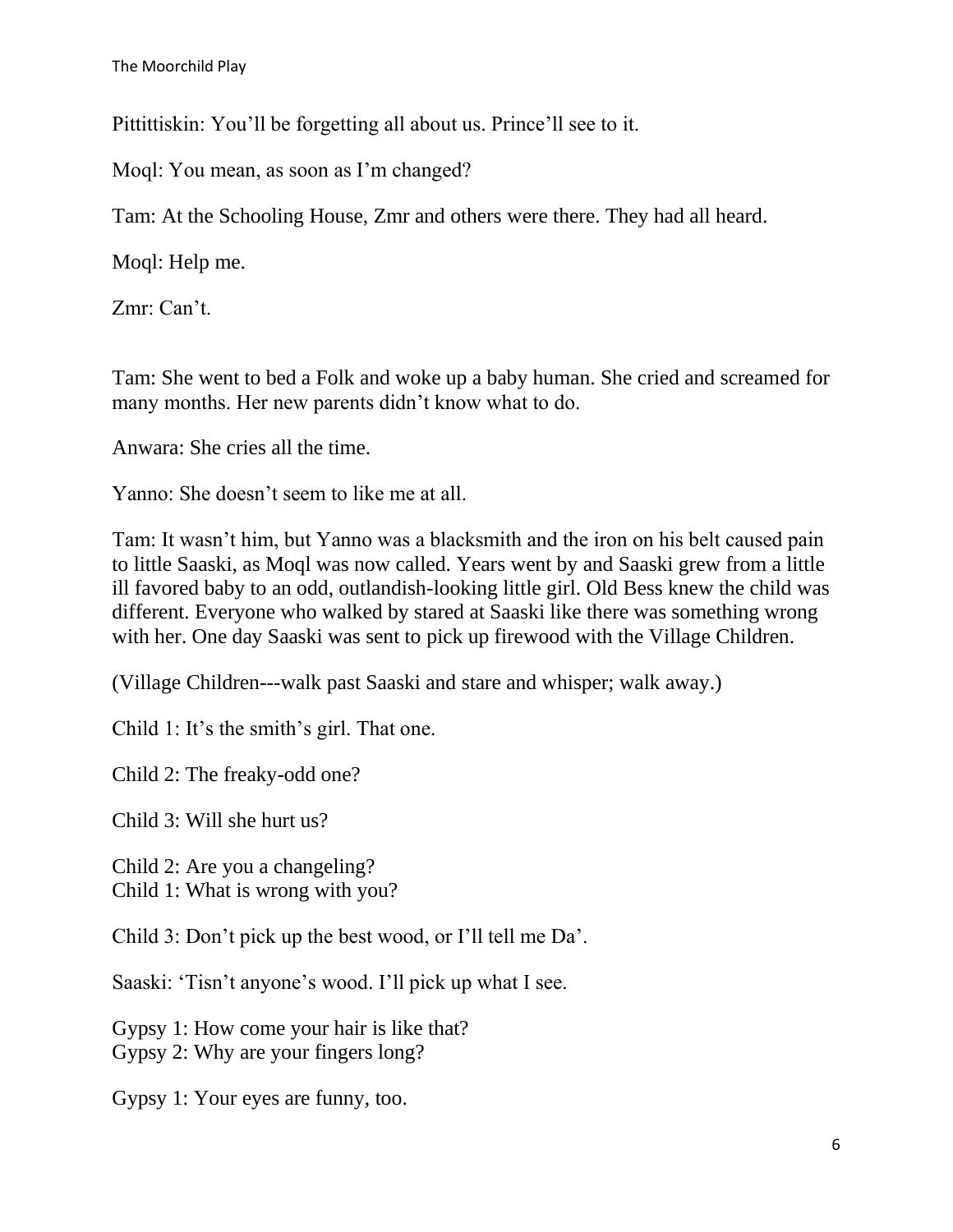Child 3: Freaky-odd. Gypsy 2: A strangeling!

Tam: Later, Saaski asked her mother about what happened.

Saaski: Mumma, what's a changeling? Mumma?

Anwara: Now where did you hear that word?

Saaski: Eh, one of the young 'uns said it. What is it then?

Anwara: Just an old tale. Nothing to it, like as not. Fairies' prank, is what I've heard.

Tam: Usually Saaski was lonely. Lonely in the cottage. Lonely in the village. She toughened herself to accept that life would always be so.

And then when she was eleven, the tinker Bruman wandered through the village and up onto the moor with his hooded pony car, three goats, old dog Warrior, and his orphan boy Tam. That's when Saaski finally met me. The day started our poorly the day she met me.

Yanno: 'Tis only right. Because you were careless we eat burnt bread. Saaski, you have to eat the burntest.

Saaski: I was careless baking the bread today.

Anwara: Why did you find no milk in the cow?

Saaski: I don't know. I tried my best.

( Saaski leaves walk away. Furguil comes out.) Furguil: I know you I saw you before. ( Saaski goes to moor. Meets shepherd.)

Shepherd: Pixie? I'm onto you……

Saaski: My da's the blacksmith. Go ask him yourself! Let me .... (Saaski runs into a goat.)

Saaski: Go away.

Tam: (Walks toward Saaski.) What are you doing with me goats?

Saaski: Are they yours?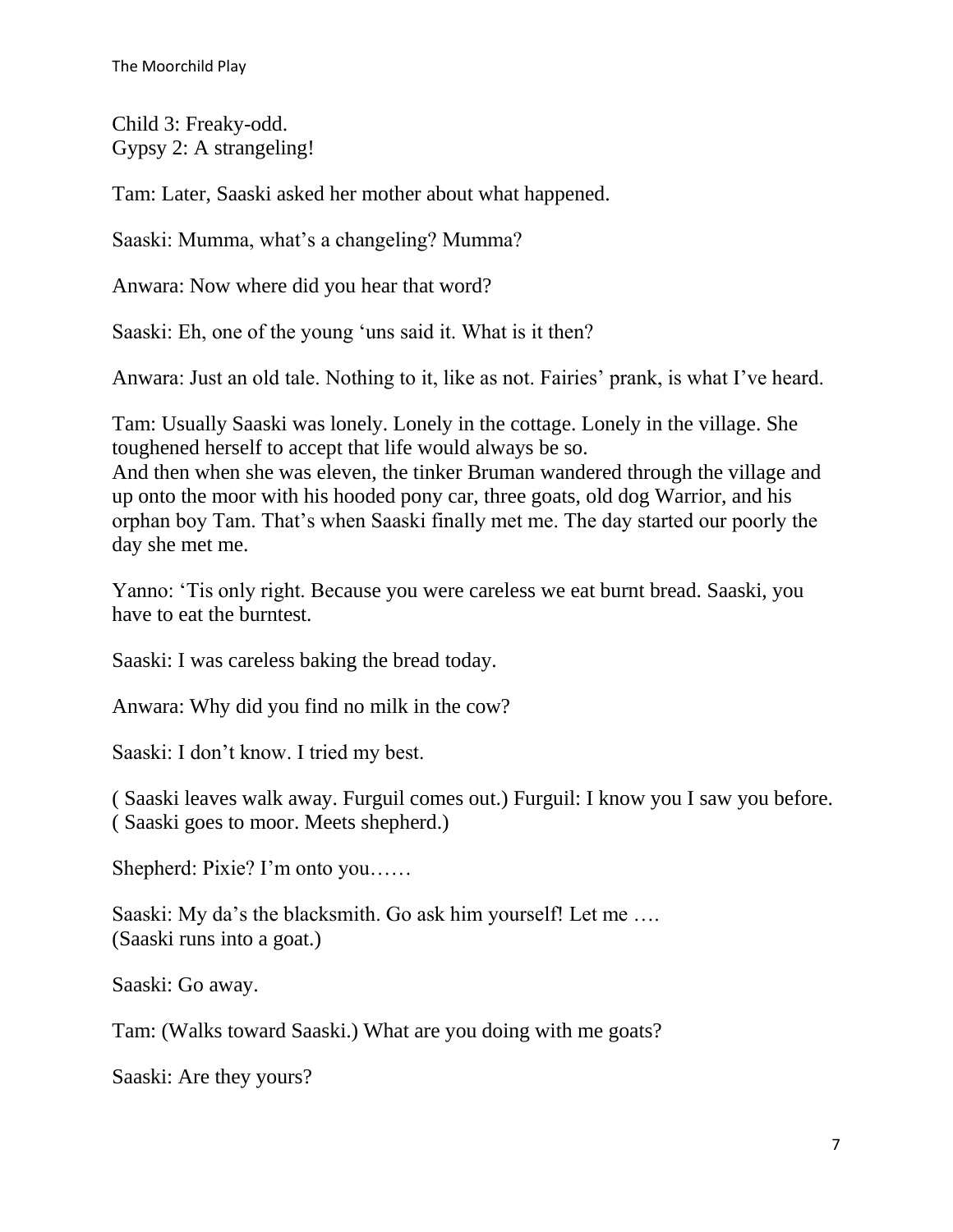Tam: No, they're Bruman's. But it me as looks after 'em. While Warrior looks after Bruman.

Saaski: A warrior?

Tam: Not a real one, just Bruman's old dog.

Saaski: Is Bruman your da'?

Tam: Nay, me da's dead. Mumma, too. Bruman's the tinker.

Tam: We passed a pleasant day, but Saaski was forbidden to go to the moor again when she went home.

Old Bess: A child needs freedom! She needs the moor.

Anwara: Mother, what blather! Any child needs to learn to mind a house and do the tasks.

Old Bess: A child needs freedom! She needs the moor.

Anwara: The moor! Why you know as well as I---doesn't she go daily to gather wood? That's roaming a plenty. When the sheep shearing's done next week, I'll put her to washing my fleeces.

Tam: When that was done, Saaski came upon a set of bagpipes in the cupboard. She began to play.. Yanno's was the first shocked face to appear in the doorway. He stared frantically around, and then up. (Villagers come close.)

Yanno: Come down from there! Stop that and come down. Put those pipes back, d'you hear me? And come down from there.

Anwara: Child how did you learn to play the pipes?

Saaski: Learn?

Anwara: Aye, learn! It is plan enough you have learned somehow or other. Who was't taught you?

Saaski: Nobody taught me.

Anwara: But you were playing them!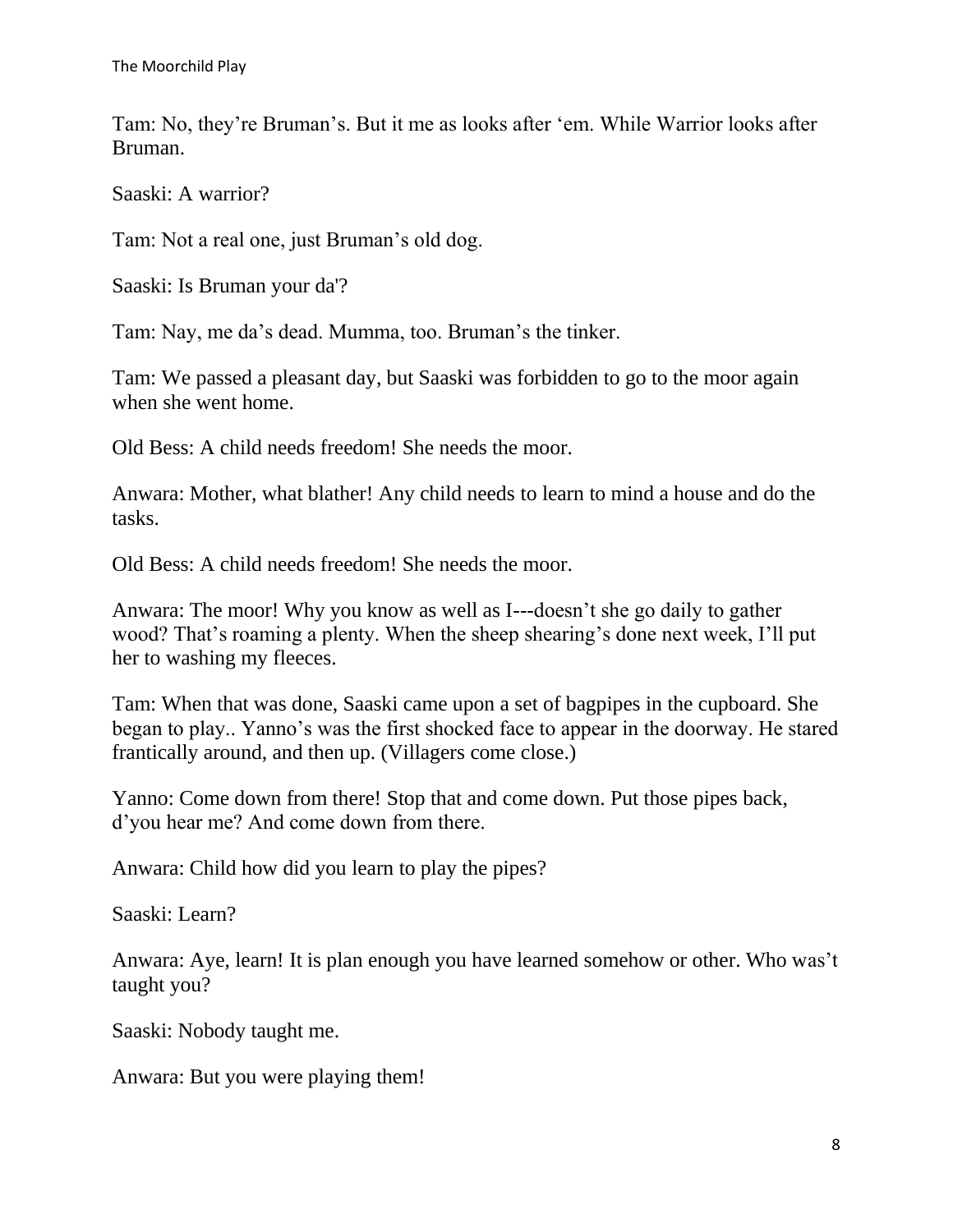Saaski: I was. They were made for playing. Can you not play them yourself.

Anwara: I? No more than I can breathe underwater! And it's the same for your da.

Saaski: But the pipes where here in the cupboard.

Yanno: The pipes were my da's. He was a champion piper, he was. But I'll have no young one fidgeting about with my da's pipes, and mebye leaving 'em out in the wet,  $or---<sup>cc</sup>$ 

Saaski: I'll never do so!

Yanno: Saaski!

Anwara: Hold you peace, Yanno. She's not hurting the pipes. Did you know hear how she can play? And without teaching. 'Tis a gift from God.

Old Bess: More likely, the pipes will keep her from mischief. Come now, Yanno, of what use to anyone are they in that cupboard?

Yanno: Acch, well-an-all. What's a man to do with three against one! I wash my hands of it.

Tam: And so Saaski got to keep the pipes. The music helped her days, and later she was able to go to the moor. Our talks helped her through many days. One day, the gypsies were in town. Saaski wanted her palm read.

Palm Reader: Buy ribbon? Bangle?

Saaski: Will you read my hand?

Palm Reader: Goot fortun a'ready, eh? No hurt?

(Palm Reader takes Saaski's hand and look it over, be sad, and let go of it.) Palm Reader: Cannot.

Saaski: Didn't I pay enough beeswax?

Palm Reader: Na, na, na. I try read hand. I cannot. I wish for you very good fortune. But beware.

Tam: Eleven days after the gypsies left town, the children in town became ill. Saaski did not become ill. The village people began to blame her for many things that were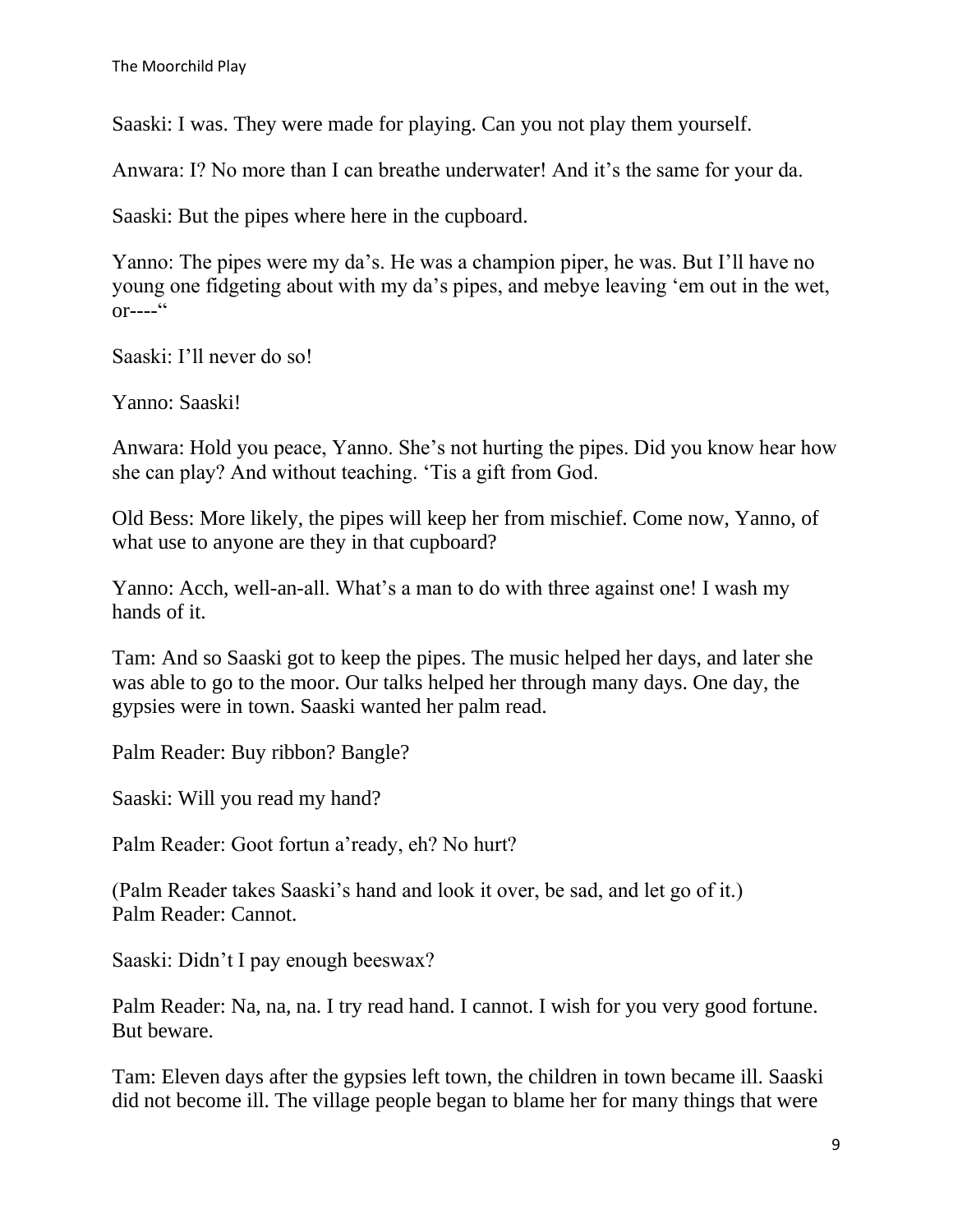going wrong. They thought she had put curses on them and their children, cows and other things.

Helsa: My husband used to be the richest man in the village, he had three cows until Saaski made one ill. Now we are just a two-cow family. I blame that Saaski and her curses!

Tam: Saaski noticed her palms didn't have lines as human hands did. She noticed more differences and how people treated her. I even mentioned once she might be Folk. Many things began to bother Saaski until she realized she indeed was Folk, she remembered she was half human and half Folk. She could walk up walls and her eyes changed colors, as the Folk eyes do.

She realized what the best present she could give to Anwara might be. Can you guess what it might be?

Saaski: Tam!! Midsummer's eve is soon. I escaped from the rowan picking and I realized that the door to the mound will be open!

Tam: Tonight?!

Saaski: Yes and we must get Anwara her babe back. Will you help?

Tam: All right.

(Saaski runs to Furguil house )

Saaski : Furguil keeps the pipes for me.(Hands Dale pipes.)

Furguil: What? Keep ?

( Saaski runs off)

Saaski: all right Tam lets find the mound.

(Everyone stand still until Tam is finished)

Tam: We found the mound. Well at lest Saaski did, I couldn't see it lest wise.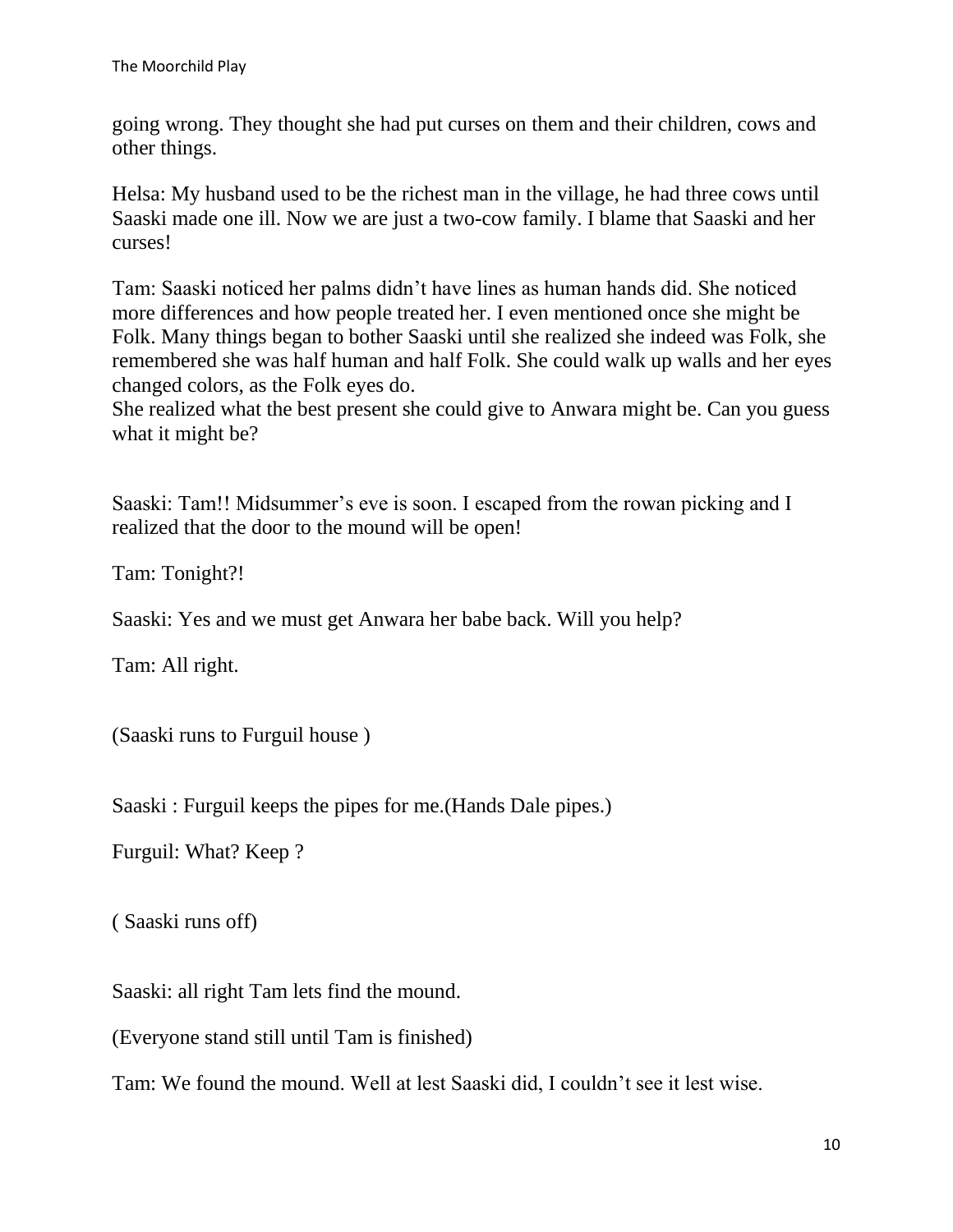Saaski: See? Let's go in. But remember not a bite or a sup.

Tam: Right.

(Tinkwa stands in front or Saaski and Tam.)

Tinkwa: What are you a doing 'ere?

Tam: Let us in.

Tinkwa: No. First you let me have them pipes.

Saaski: After I'll give them to you after we are done.

Tinkwa: Shhh. Mmm . Maybe, well alright. But you can't go in without true folk. Follow my lead.

(Tam and Saaski follow Tinkwa. Rest of the folk dance around.)

(Then everyone is still while Tam speaks)

Tam: There were lots of folk and soon me and Saaski are lost among the folk. But Saaski Found me and pulled me down a tunnel.

Saaski: Shhhhhhh. You might wake the nursery .

Tam: Look at all the gold! Ya never told me you lived like kings! This was not true because the folk have a spell that hide the true mound that was moss and dirt.

(Saaski grasps a bottle and dunks Tams eye)

Tam: What ya doing with me eye ya ruined it! Don't see gold. This was the folk water that can make you see the true folk.

Nurse: What get away!!!!!!!! (Saaski and Tam run away.)

Saaski: Look! (Saaski points to Mia.)

Leka : What you what?